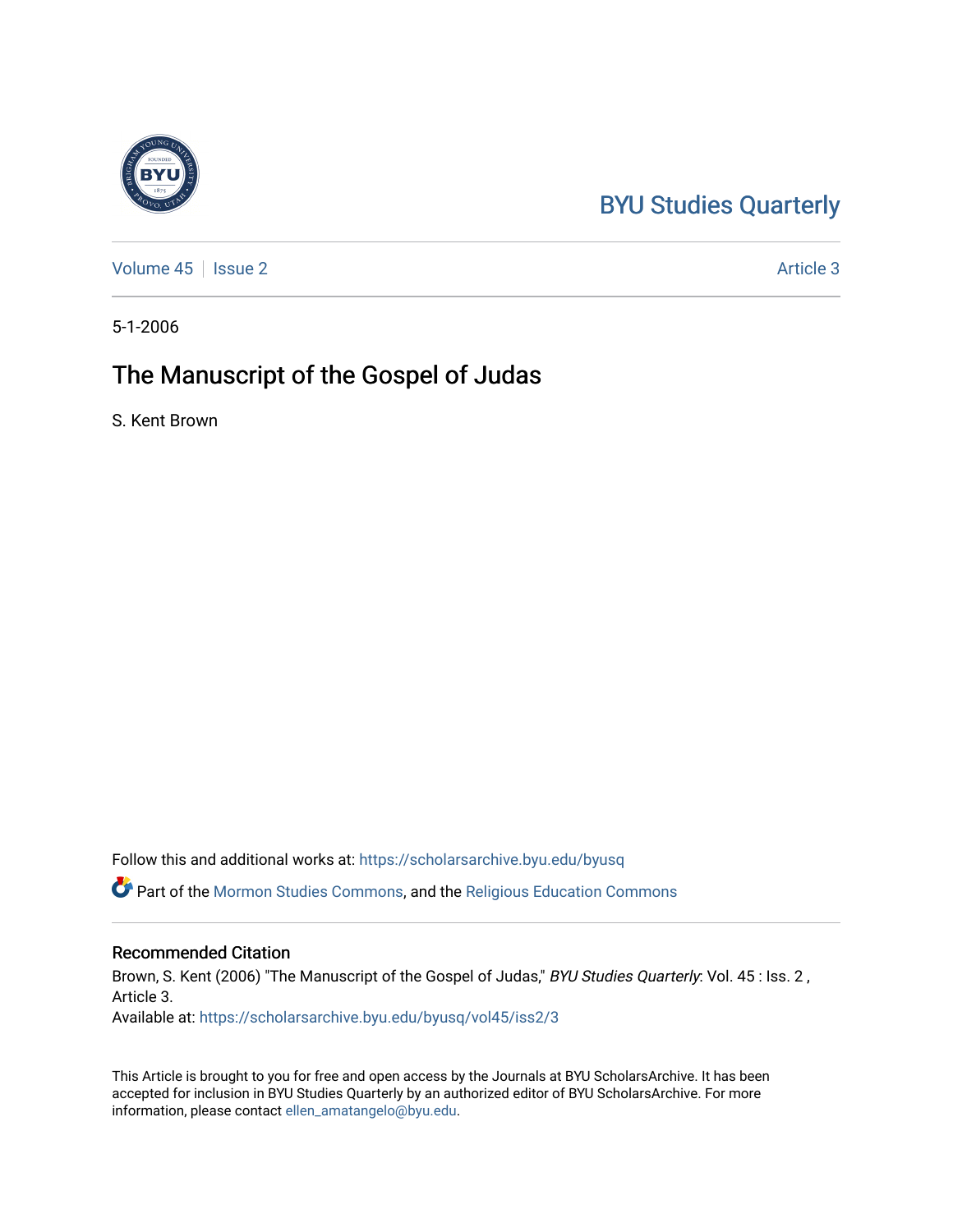

The Nag Hammadi Library, discovered in 1945 in Egypt, dates from about AD 350. The collection of thirteen documents, generally associated with the Gnostic movement, represents the largest single collection of noncanonical Christian texts. Among the individual works bound together with the Gospel of Judas in the Codex Tchacos is a variant version of one of the works found in 1945 in the Nag Hammadi Library. The relationship of the Gospel of Judas to the Nag Hammadi documents is uncertain. Photograph by Jean Doresse, Institute for Antiquity and Christianity at Claremont Graduate University, Claremont, California.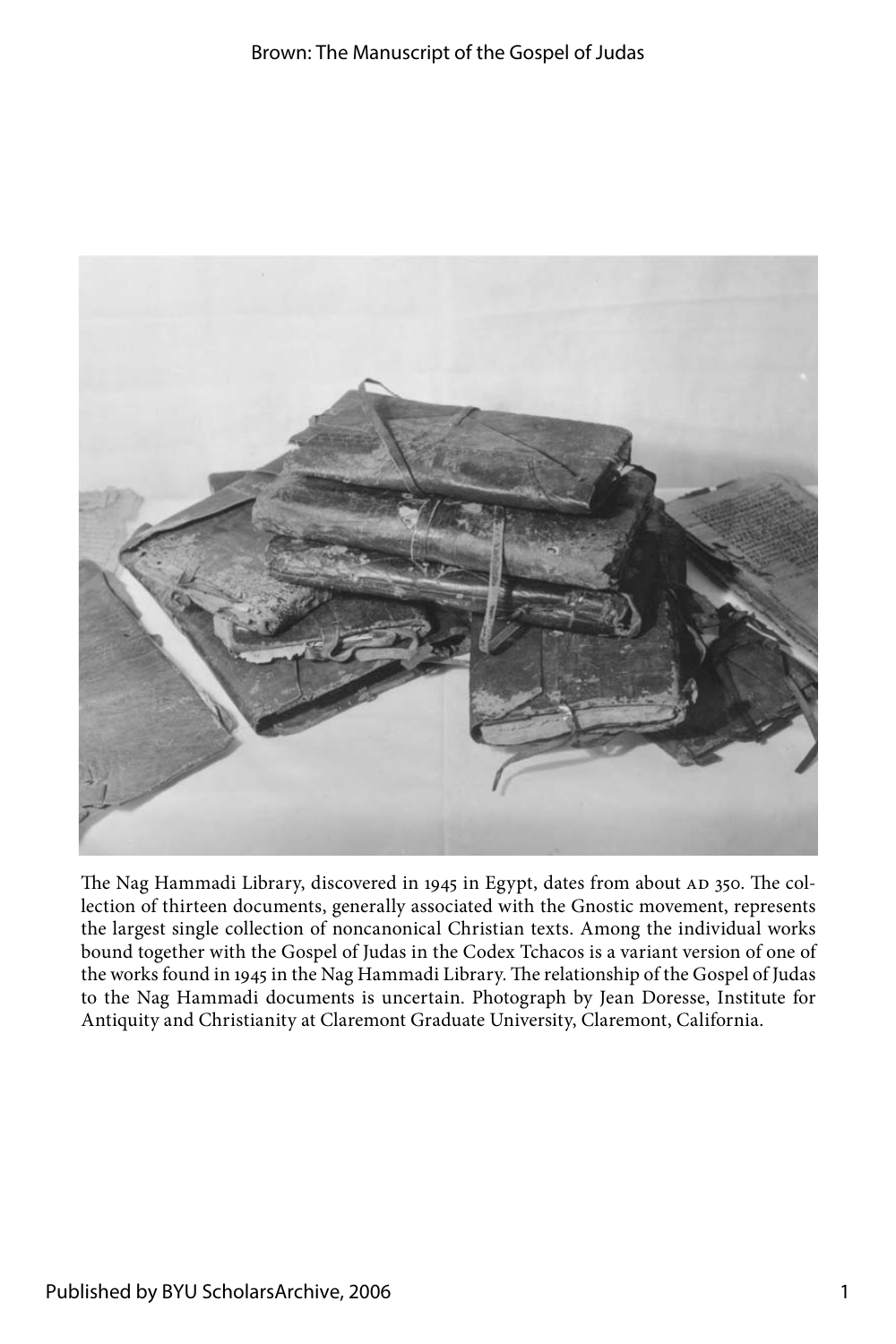# **The Manuscript of the Gospel of Judas**

*S. Kent Brown*

Because of the fractured path that led to the recovery of the Gospel of Judas, some details of the discovery of this document and its three companion texts are already lost, though a story reporting many details has been published. Herbert Krosney's *The Lost Gospel*<sup>1</sup> recounts that these four documents, bound into one codex (the ancient form of a book), came to light in Middle Egypt some sixty kilometers north of the town of Al Minya. The report may or may not be true. Stories of this sort, originally told in straightforward language, tend to develop wobbles in the retelling, as one of the editors of the recently published Gospel of Judas has hinted.<sup>2</sup>

#### **Authenticity and Connection to Other Early Christian Texts**

Soon after the publication of this gospel, questions arose about its authenticity and the possibility of forgery. For me and a colleague of mine, the issues centered on a few unusual idioms in the text, idioms that did not appear to come from Greek, which is most probably the original language of the document. But our questions have been satisfied by one who has been involved in translating this text.

We cannot rule out the possibility that the codex from which the Gospel of Judas came to us may have formed part of the Nag Hammadi

<sup>.</sup> The long story is rehearsed in Herbert Krosney, *The Lost Gospel: The Quest for the Gospel of Judas Iscariot* (Washington, D.C.: National Geographic Society, 2006), 9–229, and is recapped in Rodolphe Kasser, Marvin Meyer, and Gregor Wurst, *The Gospel of Judas* (Washington, D.C.: National Geographic Society, 2006), 11, 50–68.

<sup>.</sup> Kasser, Meyer, and Wurst, *Gospel of Judas*, 48–50.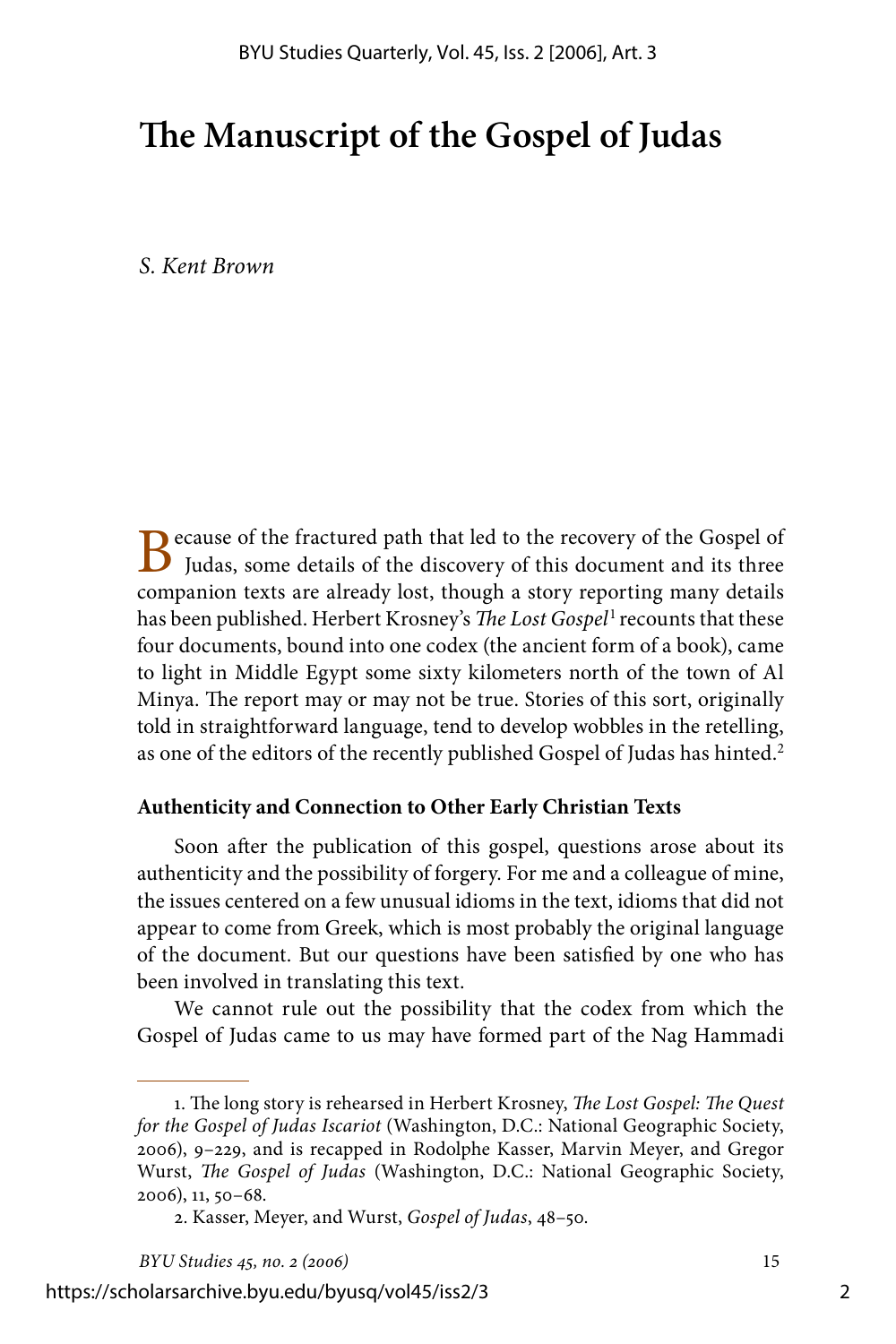Library, a fourth-century collection of early Christian texts discovered in Upper Egypt in 1945. The discoverer of the Nag Hammadi documents maintained firmly that the library had consisted of thirteen codices but claimed that his mother had burned some of the papyrus leaves to heat water for tea. Additionally, the eight leaves that make up Codex XIII in the Nag Hammadi collection were tucked into the cover of Codex VI and may not have been counted as one of the thirteen codices that the discoverer reported, opening the possibility that not all of the manuscripts from the Nag Hammadi discovery are accounted for.<sup>3</sup> But one must not rush to judgment about a possible connection between the Nag Hammadi documents and the Gospel of Judas because the codex that includes the Gospel of Judas exhibits an unusual pattern. Among its four treatises, the codex containing the Gospel of Judas includes two that duplicate texts known from the Nag Hammadi Library—the Letter of Peter to Philip and the First Revelation of James. This pattern differs notably from what is known about the Nag Hammadi Library, which, among its fifty-two documents, features only six duplicates.

#### **The Language of the Gospel of Judas**

The language of the extant text of the Gospel of Judas and its three companions is Coptic, the last written form of ancient Egyptian, which was displaced in the seventh and eighth centuries AD by Arabic. The written script of Coptic employs the Greek alphabet, along with seven letters borrowed from the Egyptian Demotic script to reproduce sounds in spoken Egyptian that Greek did not possess. In the case of the Gospel of Judas, Rodolphe Kasser, an expert in Coptic dialects of late antiquity, judges that the language of the Gospel of Judas was spoken in Middle Egypt. Therefore the Gospel of Judas must have been translated in this region or was translated by a native speaker from this area. In fact, the original language of the Gospel of Judas was most likely Greek. It was in

<sup>.</sup> See Birger A. Pearson, "Nag Hammadi Codices," in *The Anchor Bible Dictionary*, ed. David Noel Freedman and others, 6 vols. (New York: Doubleday, 1992), 4:985; and James M. Robinson, ed., *The Nag Hammadi Library in English*, 3d ed., rev. (New York: HarperSanFrancisco, 1990), 1–26. The fact that a part of a page, or folio, of the Gospel of Judas had been separated and only later came to the notice of the editors, just before the book about the Gospel went to press, shows that there are possibly a number of other texts that have not yet come into the possession of people who can preserve them properly. See Kasser, Meyer, and Wurst, *Gospel of Judas*, 14–15.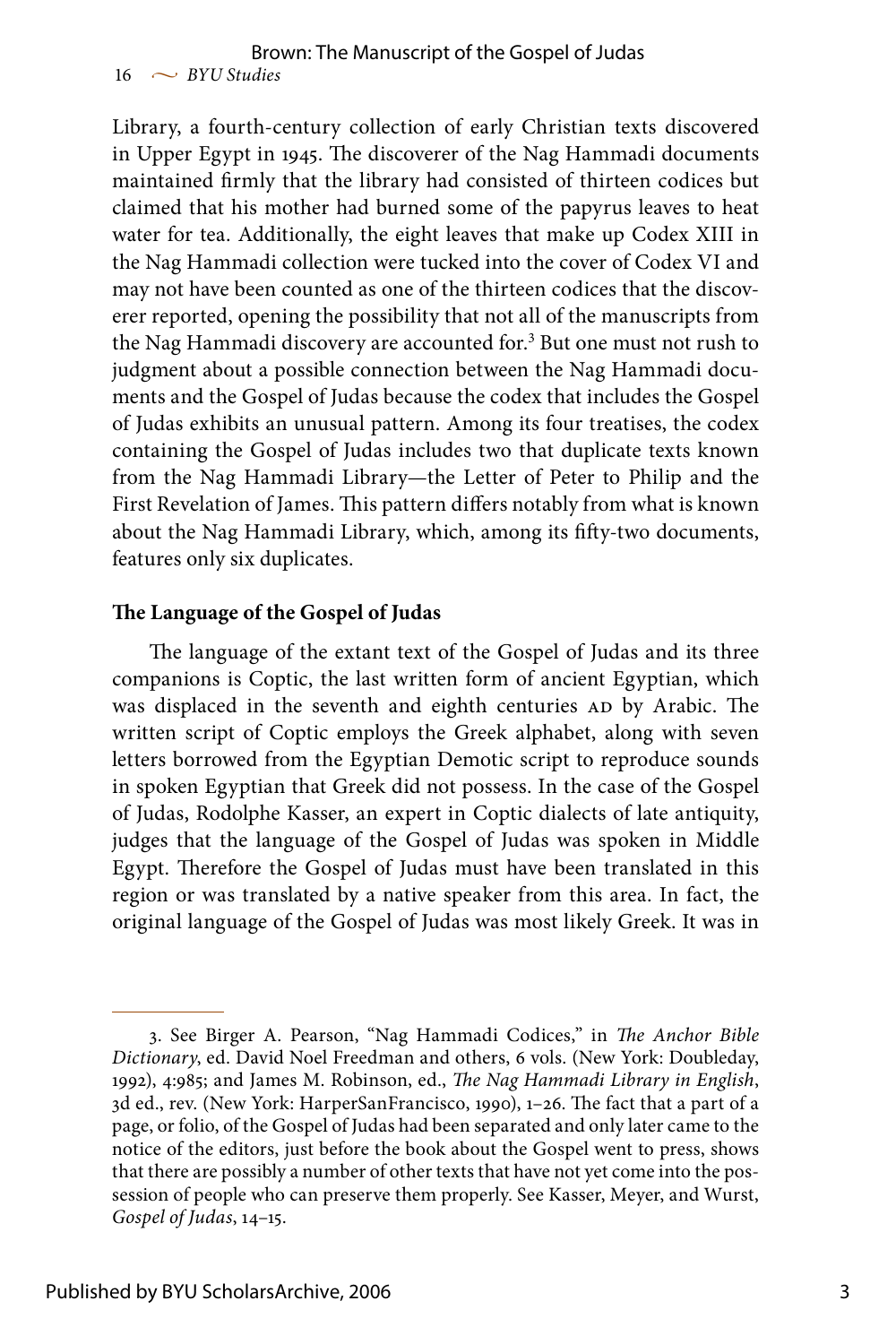Greek that Irenaeus, the late-second-century Christian bishop of Lyons in southern France, knew the Gospel of Judas or a version of it.

#### **The Condition of the Manuscript**

Even though experts have poured superb efforts into conserving the four documents of the codex, now called the Codex Tchacos, the current state of its preservation is woeful. When Rodolphe Kasser first saw the manuscripts on July 24, 2001, he "let out a cry." His practiced eye

told him immediately that the papyrus leaves had suffered much between their discovery and his first encounter with them. The leaves had been torn or bent so that the top part had detached from the bottom section. Pages were out of order, and fragments were everywhere in the box where the codex lay. Because of long exposure to humidity and then freezing temperatures, the ink had lifted off the surface of the papyrus sheets in some places, leaving the text illegible in those spots. Stabilizing the papyrus so that it did not crumble to the touch was an enormously delicate task that Kasser and Florence Darbre of the Atelier de Restauration in Nyon, Switzerland, set themselves to accomplish.<sup>6</sup> Now the whole has been stabilized and photographed with the bright



Rodolphe Kasser, the world-renowned Coptic scholar and professor emeritus at the University of Geneva, first saw the badly damaged manuscript on July 24, 2001. He organized the effort of the restoration and preparation of the final Coptic text transcription and assisted in the English translation of the Gospel of Judas. © Kenneth Garrett

<sup>.</sup> Irenaeus, *Against Heresies*, 1.31.1, in *Ante-Nicene Fathers,* ed. Alexander Roberts and James Donaldson, 10 vols. (Peabody, Mass.: Hendrickson, 1994): 1:358; see Gregor Wurst's discussion in Kasser, Meyer, and Wurst, *Gospel of Judas*, 121–35.

<sup>.</sup> Kasser, Meyer, and Wurst, *Gospel of Judas*, 47.

<sup>.</sup> Kasser, Meyer, and Wurst, *Gospel of Judas*, 47–76.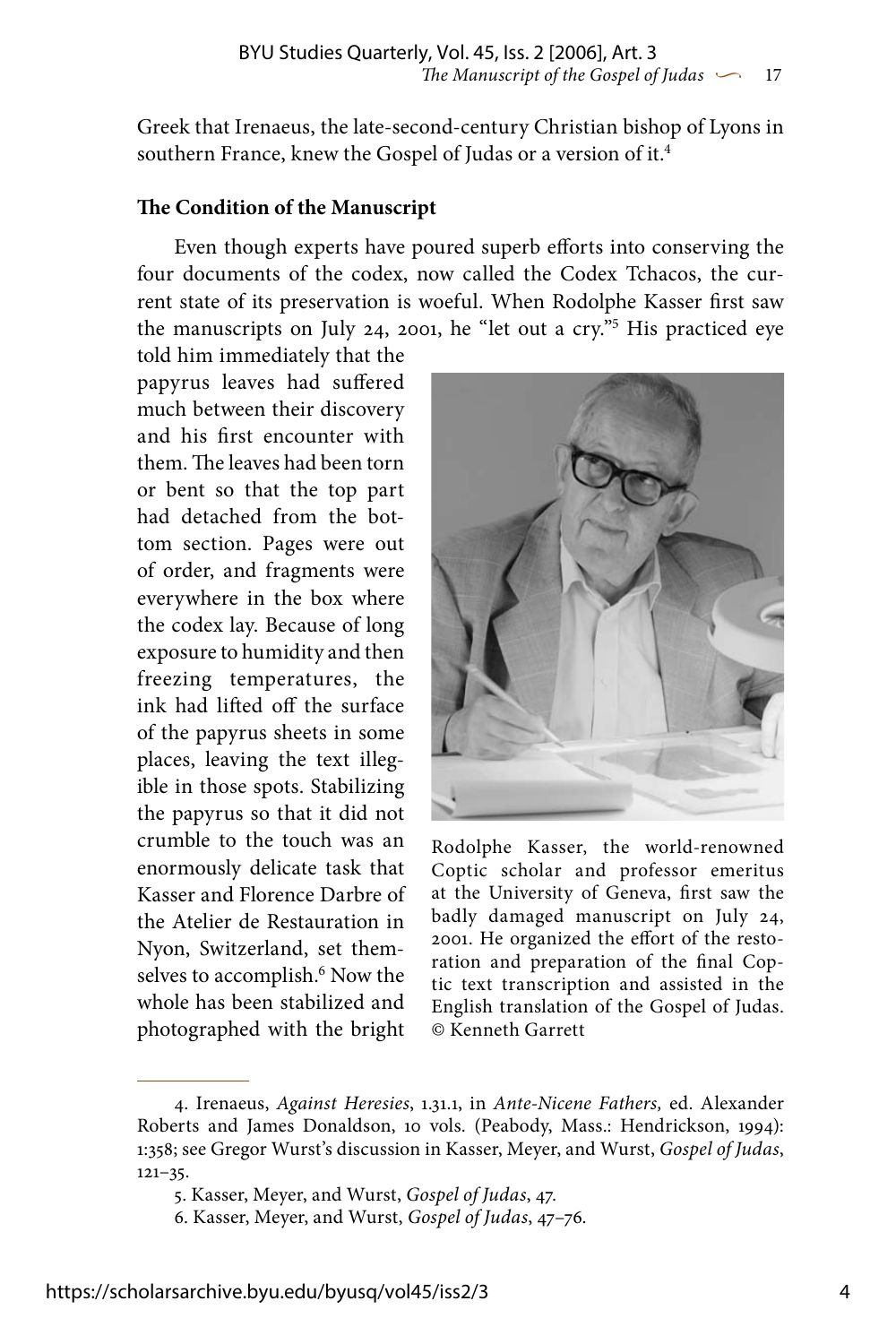expectation that a full publication of all four documents in the codex will appear soon, translated into several languages.

## **The Date of the Manuscript**

The handwriting style of the four treatises points to the early fourth century as the era when these surviving documents were copied, although the Gospel of Judas text was composed perhaps as early as the middle of the second century AD.<sup>8</sup> As noted, Irenaeus knew of the Gospel of Judas text in the late second century.

Irenaeus wrote,

They declare that Judas the traitor was thoroughly acquainted with these things, and that he alone, knowing the truth as no others did, accomplished the mystery of the betrayal; by him all things, both earthly and heavenly, were thus thrown into confusion. They produce a fictitious history of this kind, which they style the Gospel of Judas.<sup>9</sup>

There is no reason to doubt that Irenaeus refers here to the same Gospel of Judas text that was later recorded in Coptic.<sup>10</sup>

#### **Dissident Early Christian Views**

The fourth century was the age when certain Christians consolidated their influence because they had finally won the attention of the Roman Emperor Constantine. But not all Christians stood with those who had begun to consort with the powerful Roman elite. Some held differing beliefs, as is apparent from the contents of the four documents in Codex Tchacos. The evident fact that these documents were translated, circulated, and then hidden in Middle Egypt is an indicator that the long arm of the Romans, and their Christian confederates, did not control the outlying areas of their shared hegemony and thus could not smother incompatible views. On the other hand, the fact that someone hid the codex points to an

<sup>.</sup> See Kasser, Meyer, and Wurst, *Gospel of Judas*, 13.

<sup>.</sup> See Kasser, Meyer, and Wurst, *Gospel of Judas*, 132–33.

<sup>.</sup> Irenaeus, *Against Heresies*, 1.31.1.

<sup>10.</sup> Gregor Wurst argues that Irenaeus had the Gospel of Judas in mind, but that that he only knew it by hearsay. Irenaeus does not count the Gospel of Judas among the books in the main Gnostic library. Still, Wurst concludes, "We can be confident in saying that the Gospel of Judas mentioned by Irenaeus is identical with the newly discovered Coptic Gospel. . . . We have no reason to assume a complex history of editing" of the Gospel of Judas. Kasser, Meyer, and Wurst, *Gospel of Judas*, 132, 135. Even though the extant manuscript dates much later than Irenaeus, there is no reason to assume it changed much from Irenaeus's time to its translation into Coptic.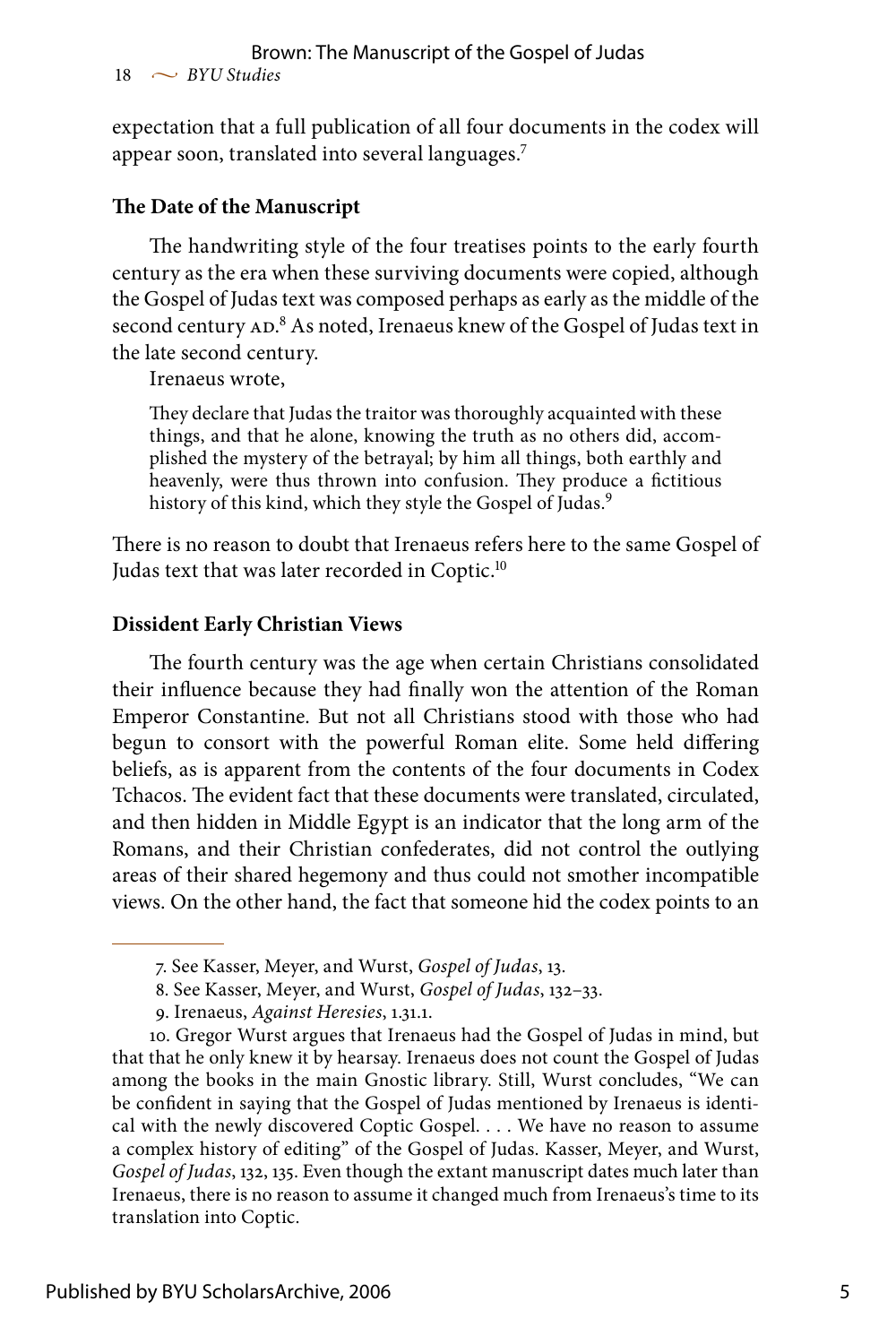ever-strengthening influence of fourth-century orthodoxy in these remote areas of North Africa and to a silencing of certain Christian voices.

### **Contents of the Codex Tchacos**

As already noted, the Codex Tchacos consists of four separate works. All represent theological points of view that were not at home within the Christian orthodoxy of the fourth century AD. The first, which covers pages one through nine of the papyrus leaves, is a slightly variant form of the Letter of Peter to Philip known from Codex VIII of the Nag Hammadi Library. This letter focuses on the Apostles' concern for the suffering of believers. The second text consists of a short version of the First Revelation of James wherein Jesus entrusts certain heavenly secrets to James the Just, also known as "the brother of the Lord."<sup>11</sup> The third is the Gospel of Judas, a wholly fresh text. The last document, of which only the beginning remains (and even that is preserved only in fragmentary condition), bears the tentative title Allogenes, a Greek term that means "stranger," referring to the otherworldly nature of Jesus. Though the translators have assigned to this last text the same title as a treatise from Codex XI of the Nag Hammadi collection, from their description its contents appear to be completely different.<sup>12</sup>

### **Other Documents Still Lost**

As Kasser has noted, private individuals, seemingly driven by a desire for wealth rather than an interest in Christian heritage, still hold manuscripts that are on the market, so to speak.<sup>13</sup> Twenty-five years ago, another BYU faculty member and I became aware of the aggregate of documents described briefly by Kasser.<sup>14</sup> I was able to identify the James text in the Codex Tchacos from a very blurry Polaroid photograph, which showed the manuscript to be in better shape than it is now. I later traveled to New York City where, in the company of Mr. Bernard Rosenthal, a rare-books dealer from San Francisco, I examined briefly some other texts in a hotel room.15 The papyrus manuscripts, which included a few damaged leaves

<sup>11.</sup> Kasser, Meyer, and Wurst, *Gospel of Judas*, 71; Robinson, *Nag Hammadi Library,* 260–61.

<sup>12.</sup> Kasser, Meyer, and Wurst, *Gospel of Judas*, 14, 49–50.

<sup>13.</sup> Kasser, Meyer, and Wurst, *Gospel of Judas*, 61.

<sup>14.</sup> Kasser, Meyer, and Wurst, *Gospel of Judas*, 52–53.

<sup>15.</sup> Despite our recent combined efforts, Mr. Rosenthal and I have not been able to establish the exact date that we visited New York City to examine the documents that were for sale.